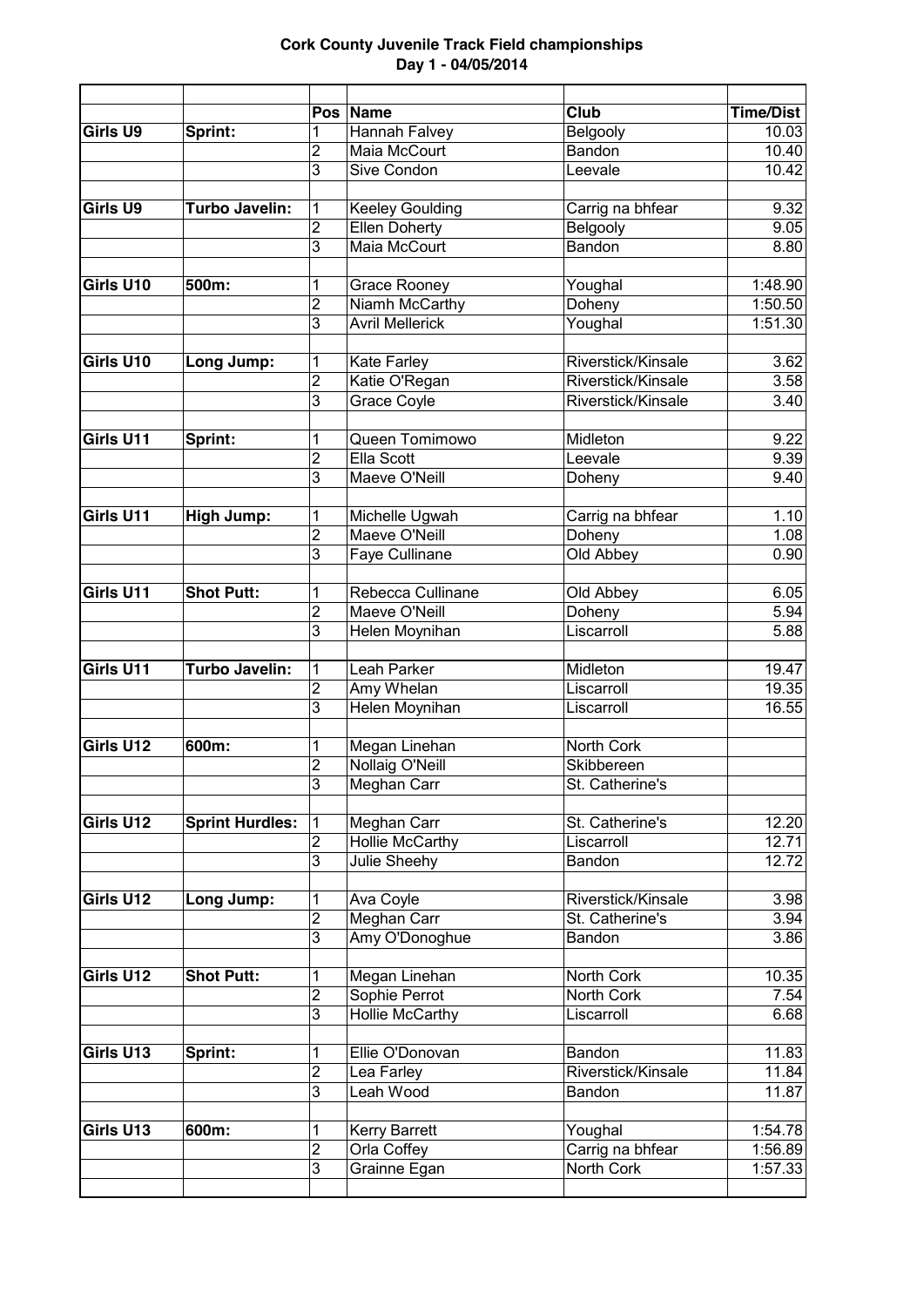|                |                                                                                                                                                                |                                                                                                                                                                                                                                                                                              |                                                                                                                                                                                                                                                                                                                                                                                                                                                                                                                                                                                                                                  | <b>Time/Dist</b>                                                                                                                                                                                                                                                                                                                                                                                        |
|----------------|----------------------------------------------------------------------------------------------------------------------------------------------------------------|----------------------------------------------------------------------------------------------------------------------------------------------------------------------------------------------------------------------------------------------------------------------------------------------|----------------------------------------------------------------------------------------------------------------------------------------------------------------------------------------------------------------------------------------------------------------------------------------------------------------------------------------------------------------------------------------------------------------------------------------------------------------------------------------------------------------------------------------------------------------------------------------------------------------------------------|---------------------------------------------------------------------------------------------------------------------------------------------------------------------------------------------------------------------------------------------------------------------------------------------------------------------------------------------------------------------------------------------------------|
|                |                                                                                                                                                                |                                                                                                                                                                                                                                                                                              |                                                                                                                                                                                                                                                                                                                                                                                                                                                                                                                                                                                                                                  | 1.33                                                                                                                                                                                                                                                                                                                                                                                                    |
|                |                                                                                                                                                                |                                                                                                                                                                                                                                                                                              |                                                                                                                                                                                                                                                                                                                                                                                                                                                                                                                                                                                                                                  | 1.25                                                                                                                                                                                                                                                                                                                                                                                                    |
|                |                                                                                                                                                                |                                                                                                                                                                                                                                                                                              |                                                                                                                                                                                                                                                                                                                                                                                                                                                                                                                                                                                                                                  | 1.25                                                                                                                                                                                                                                                                                                                                                                                                    |
|                |                                                                                                                                                                |                                                                                                                                                                                                                                                                                              |                                                                                                                                                                                                                                                                                                                                                                                                                                                                                                                                                                                                                                  | 11.27                                                                                                                                                                                                                                                                                                                                                                                                   |
|                |                                                                                                                                                                |                                                                                                                                                                                                                                                                                              |                                                                                                                                                                                                                                                                                                                                                                                                                                                                                                                                                                                                                                  | 8.94                                                                                                                                                                                                                                                                                                                                                                                                    |
|                |                                                                                                                                                                |                                                                                                                                                                                                                                                                                              |                                                                                                                                                                                                                                                                                                                                                                                                                                                                                                                                                                                                                                  | 7.77                                                                                                                                                                                                                                                                                                                                                                                                    |
|                |                                                                                                                                                                |                                                                                                                                                                                                                                                                                              |                                                                                                                                                                                                                                                                                                                                                                                                                                                                                                                                                                                                                                  |                                                                                                                                                                                                                                                                                                                                                                                                         |
| <b>Discus:</b> | 1                                                                                                                                                              | Ciara Sheehy                                                                                                                                                                                                                                                                                 | Liscarroll                                                                                                                                                                                                                                                                                                                                                                                                                                                                                                                                                                                                                       | 18.32                                                                                                                                                                                                                                                                                                                                                                                                   |
|                | $\overline{2}$                                                                                                                                                 | Ella Stack                                                                                                                                                                                                                                                                                   | Bandon                                                                                                                                                                                                                                                                                                                                                                                                                                                                                                                                                                                                                           | 18.11                                                                                                                                                                                                                                                                                                                                                                                                   |
|                | 3                                                                                                                                                              | Niamh Kibarabara                                                                                                                                                                                                                                                                             | Liscarroll                                                                                                                                                                                                                                                                                                                                                                                                                                                                                                                                                                                                                       | 17.35                                                                                                                                                                                                                                                                                                                                                                                                   |
|                |                                                                                                                                                                |                                                                                                                                                                                                                                                                                              |                                                                                                                                                                                                                                                                                                                                                                                                                                                                                                                                                                                                                                  |                                                                                                                                                                                                                                                                                                                                                                                                         |
|                |                                                                                                                                                                |                                                                                                                                                                                                                                                                                              |                                                                                                                                                                                                                                                                                                                                                                                                                                                                                                                                                                                                                                  | 5:35.20                                                                                                                                                                                                                                                                                                                                                                                                 |
|                |                                                                                                                                                                |                                                                                                                                                                                                                                                                                              |                                                                                                                                                                                                                                                                                                                                                                                                                                                                                                                                                                                                                                  | 5:45.22                                                                                                                                                                                                                                                                                                                                                                                                 |
|                |                                                                                                                                                                |                                                                                                                                                                                                                                                                                              |                                                                                                                                                                                                                                                                                                                                                                                                                                                                                                                                                                                                                                  | 5:47.97                                                                                                                                                                                                                                                                                                                                                                                                 |
|                |                                                                                                                                                                |                                                                                                                                                                                                                                                                                              |                                                                                                                                                                                                                                                                                                                                                                                                                                                                                                                                                                                                                                  | 12.87                                                                                                                                                                                                                                                                                                                                                                                                   |
|                |                                                                                                                                                                |                                                                                                                                                                                                                                                                                              |                                                                                                                                                                                                                                                                                                                                                                                                                                                                                                                                                                                                                                  | 13.23                                                                                                                                                                                                                                                                                                                                                                                                   |
|                |                                                                                                                                                                |                                                                                                                                                                                                                                                                                              |                                                                                                                                                                                                                                                                                                                                                                                                                                                                                                                                                                                                                                  | 13.27                                                                                                                                                                                                                                                                                                                                                                                                   |
|                |                                                                                                                                                                |                                                                                                                                                                                                                                                                                              |                                                                                                                                                                                                                                                                                                                                                                                                                                                                                                                                                                                                                                  |                                                                                                                                                                                                                                                                                                                                                                                                         |
| 200m Hurdles:  | 1                                                                                                                                                              |                                                                                                                                                                                                                                                                                              | Bandon                                                                                                                                                                                                                                                                                                                                                                                                                                                                                                                                                                                                                           | 32.15                                                                                                                                                                                                                                                                                                                                                                                                   |
|                | 2                                                                                                                                                              | Susie Lowe                                                                                                                                                                                                                                                                                   | Leevale                                                                                                                                                                                                                                                                                                                                                                                                                                                                                                                                                                                                                          | 32.97                                                                                                                                                                                                                                                                                                                                                                                                   |
|                | 3                                                                                                                                                              | Laura Sheehan                                                                                                                                                                                                                                                                                | Carrig na bhfear                                                                                                                                                                                                                                                                                                                                                                                                                                                                                                                                                                                                                 | 33.86                                                                                                                                                                                                                                                                                                                                                                                                   |
|                |                                                                                                                                                                |                                                                                                                                                                                                                                                                                              |                                                                                                                                                                                                                                                                                                                                                                                                                                                                                                                                                                                                                                  |                                                                                                                                                                                                                                                                                                                                                                                                         |
| Long Jump:     | 1                                                                                                                                                              | Aishat Onilogbo                                                                                                                                                                                                                                                                              | Midleton                                                                                                                                                                                                                                                                                                                                                                                                                                                                                                                                                                                                                         | 4.36                                                                                                                                                                                                                                                                                                                                                                                                    |
|                |                                                                                                                                                                |                                                                                                                                                                                                                                                                                              |                                                                                                                                                                                                                                                                                                                                                                                                                                                                                                                                                                                                                                  | 4.27                                                                                                                                                                                                                                                                                                                                                                                                    |
|                |                                                                                                                                                                |                                                                                                                                                                                                                                                                                              |                                                                                                                                                                                                                                                                                                                                                                                                                                                                                                                                                                                                                                  | 3.92                                                                                                                                                                                                                                                                                                                                                                                                    |
|                |                                                                                                                                                                |                                                                                                                                                                                                                                                                                              |                                                                                                                                                                                                                                                                                                                                                                                                                                                                                                                                                                                                                                  | 10.58                                                                                                                                                                                                                                                                                                                                                                                                   |
|                |                                                                                                                                                                |                                                                                                                                                                                                                                                                                              |                                                                                                                                                                                                                                                                                                                                                                                                                                                                                                                                                                                                                                  | 9.03                                                                                                                                                                                                                                                                                                                                                                                                    |
|                | 3                                                                                                                                                              |                                                                                                                                                                                                                                                                                              |                                                                                                                                                                                                                                                                                                                                                                                                                                                                                                                                                                                                                                  | 8.78                                                                                                                                                                                                                                                                                                                                                                                                    |
|                |                                                                                                                                                                |                                                                                                                                                                                                                                                                                              |                                                                                                                                                                                                                                                                                                                                                                                                                                                                                                                                                                                                                                  |                                                                                                                                                                                                                                                                                                                                                                                                         |
| Discus:        | 1                                                                                                                                                              | Martha Quain                                                                                                                                                                                                                                                                                 | Carrig na bhfear                                                                                                                                                                                                                                                                                                                                                                                                                                                                                                                                                                                                                 | 21.02                                                                                                                                                                                                                                                                                                                                                                                                   |
|                | $\overline{2}$                                                                                                                                                 | Ella Stack                                                                                                                                                                                                                                                                                   | Bandon                                                                                                                                                                                                                                                                                                                                                                                                                                                                                                                                                                                                                           | 20.79                                                                                                                                                                                                                                                                                                                                                                                                   |
|                |                                                                                                                                                                |                                                                                                                                                                                                                                                                                              |                                                                                                                                                                                                                                                                                                                                                                                                                                                                                                                                                                                                                                  | 20.01                                                                                                                                                                                                                                                                                                                                                                                                   |
|                |                                                                                                                                                                |                                                                                                                                                                                                                                                                                              |                                                                                                                                                                                                                                                                                                                                                                                                                                                                                                                                                                                                                                  |                                                                                                                                                                                                                                                                                                                                                                                                         |
|                |                                                                                                                                                                |                                                                                                                                                                                                                                                                                              |                                                                                                                                                                                                                                                                                                                                                                                                                                                                                                                                                                                                                                  | 13.93                                                                                                                                                                                                                                                                                                                                                                                                   |
|                |                                                                                                                                                                |                                                                                                                                                                                                                                                                                              |                                                                                                                                                                                                                                                                                                                                                                                                                                                                                                                                                                                                                                  | 14.08                                                                                                                                                                                                                                                                                                                                                                                                   |
|                |                                                                                                                                                                |                                                                                                                                                                                                                                                                                              |                                                                                                                                                                                                                                                                                                                                                                                                                                                                                                                                                                                                                                  | 14.12                                                                                                                                                                                                                                                                                                                                                                                                   |
|                |                                                                                                                                                                |                                                                                                                                                                                                                                                                                              |                                                                                                                                                                                                                                                                                                                                                                                                                                                                                                                                                                                                                                  | 5:26.49                                                                                                                                                                                                                                                                                                                                                                                                 |
|                |                                                                                                                                                                |                                                                                                                                                                                                                                                                                              |                                                                                                                                                                                                                                                                                                                                                                                                                                                                                                                                                                                                                                  | 5:30.72                                                                                                                                                                                                                                                                                                                                                                                                 |
|                | $\overline{3}$                                                                                                                                                 | Laura Hayes                                                                                                                                                                                                                                                                                  | St. Catherine's                                                                                                                                                                                                                                                                                                                                                                                                                                                                                                                                                                                                                  | 5:36.45                                                                                                                                                                                                                                                                                                                                                                                                 |
|                |                                                                                                                                                                |                                                                                                                                                                                                                                                                                              |                                                                                                                                                                                                                                                                                                                                                                                                                                                                                                                                                                                                                                  |                                                                                                                                                                                                                                                                                                                                                                                                         |
| 250m Hurdles:  | 1                                                                                                                                                              |                                                                                                                                                                                                                                                                                              | Liscarroll                                                                                                                                                                                                                                                                                                                                                                                                                                                                                                                                                                                                                       | 39.64                                                                                                                                                                                                                                                                                                                                                                                                   |
|                |                                                                                                                                                                |                                                                                                                                                                                                                                                                                              |                                                                                                                                                                                                                                                                                                                                                                                                                                                                                                                                                                                                                                  | 42.16                                                                                                                                                                                                                                                                                                                                                                                                   |
|                |                                                                                                                                                                |                                                                                                                                                                                                                                                                                              |                                                                                                                                                                                                                                                                                                                                                                                                                                                                                                                                                                                                                                  | 42.47                                                                                                                                                                                                                                                                                                                                                                                                   |
|                |                                                                                                                                                                |                                                                                                                                                                                                                                                                                              |                                                                                                                                                                                                                                                                                                                                                                                                                                                                                                                                                                                                                                  |                                                                                                                                                                                                                                                                                                                                                                                                         |
|                |                                                                                                                                                                |                                                                                                                                                                                                                                                                                              |                                                                                                                                                                                                                                                                                                                                                                                                                                                                                                                                                                                                                                  | 1.43<br>1.40                                                                                                                                                                                                                                                                                                                                                                                            |
|                |                                                                                                                                                                |                                                                                                                                                                                                                                                                                              |                                                                                                                                                                                                                                                                                                                                                                                                                                                                                                                                                                                                                                  | $1.\overline{35}$                                                                                                                                                                                                                                                                                                                                                                                       |
|                |                                                                                                                                                                |                                                                                                                                                                                                                                                                                              |                                                                                                                                                                                                                                                                                                                                                                                                                                                                                                                                                                                                                                  |                                                                                                                                                                                                                                                                                                                                                                                                         |
|                |                                                                                                                                                                |                                                                                                                                                                                                                                                                                              |                                                                                                                                                                                                                                                                                                                                                                                                                                                                                                                                                                                                                                  | 10.31                                                                                                                                                                                                                                                                                                                                                                                                   |
|                |                                                                                                                                                                |                                                                                                                                                                                                                                                                                              |                                                                                                                                                                                                                                                                                                                                                                                                                                                                                                                                                                                                                                  | 8.31                                                                                                                                                                                                                                                                                                                                                                                                    |
|                | 3                                                                                                                                                              | Sarah O'Keeffe                                                                                                                                                                                                                                                                               | Liscarroll                                                                                                                                                                                                                                                                                                                                                                                                                                                                                                                                                                                                                       | 8.27                                                                                                                                                                                                                                                                                                                                                                                                    |
|                |                                                                                                                                                                |                                                                                                                                                                                                                                                                                              |                                                                                                                                                                                                                                                                                                                                                                                                                                                                                                                                                                                                                                  |                                                                                                                                                                                                                                                                                                                                                                                                         |
|                | <b>High Jump:</b><br><b>Shot Putt:</b><br>1500m:<br><b>Sprint Hurdles:</b><br><b>Shot Putt:</b><br>Sprint:<br>1500m:<br><b>High Jump:</b><br><b>Shot Putt:</b> | 1<br>$\overline{2}$<br>3<br>1<br>2<br>3<br>1<br>$\overline{2}$<br>3<br>1<br>$\overline{2}$<br>3<br>$\overline{2}$<br>$\overline{3}$<br>1<br>$\overline{2}$<br>$\overline{3}$<br>1<br>2<br>3<br>1<br>$\overline{2}$<br>$\overline{2}$<br>3<br>1<br>$\overline{2}$<br>$\overline{3}$<br>1<br>2 | Pos Name<br>Lia O'Brien<br>Jane Buttimer<br>Marion Goggin<br>Ciara Sheehy<br>Emily Linehan<br>Natasha O'Keeffe<br><b>Ursula Bluett</b><br>Sophie Harrington<br><b>Nessa Wheeler</b><br><b>Aisling Cassidy</b><br>Susie Lowe<br><b>Emma Quigley</b><br>Aisling Cassidy<br><b>Aisling Cassidy</b><br>Zainab Balogun<br>Shauna Linehan<br>Ella Stack<br>Martha Quain<br>Shauna Linehan<br>Sarah O'Keeffe<br>Jennifer Avunure<br>Aoife Lordan<br>Tamsin Muldowney<br><b>Alannah Neff</b><br><b>Vickie Cusack</b><br>Cara McKeon<br>Moira Barrett<br>Laura Nicholson<br>Moira Barrett<br>Hannah Murphy<br>Vickie Cusack<br>Anna Leamy | <b>Club</b><br>Midleton<br>Bandon<br>Leevale<br>Liscarroll<br>North Cork<br>Liscarroll<br>North Cork<br>Bantry<br>Carrig na bhfear<br>Bandon<br>Leevale<br>Leevale<br><b>Bandon</b><br>Liscarroll<br>North Cork<br>Bandon<br>Carrig na bhfear<br>North Cork<br>Liscarroll<br>Bandon<br>Leevale<br>Midleton<br>Leevale<br>Bandon<br>Bandon<br>Bandon<br>Bandon<br>Leevale<br>Liscarroll<br>Grange Fermoy |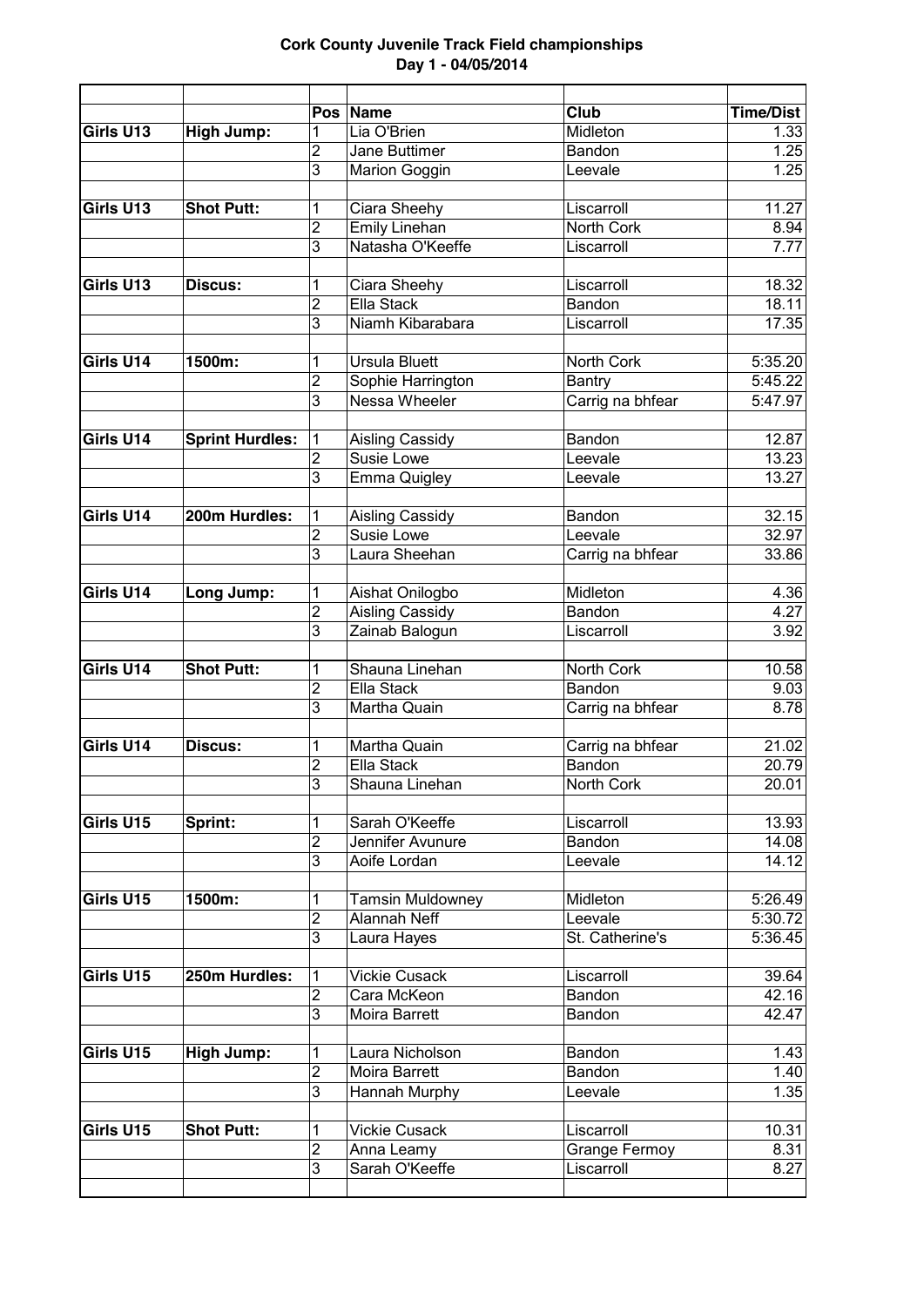|           |                        |                | Pos Name                | <b>Club</b>          | <b>Time/Dist</b> |
|-----------|------------------------|----------------|-------------------------|----------------------|------------------|
| Girls U15 | Discus:                | 1              | <b>Vickie Cusack</b>    | Liscarroll           | 22.59            |
|           |                        | 2              | Anna Leamy              | <b>Grange Fermoy</b> | 18.48            |
|           |                        | $\overline{3}$ | Aoife Hurley            | Grange Fermoy        | 17.77            |
| Girls U16 | 1500m:                 | 1              | <b>Stephanie Cotter</b> | <b>West Muskerry</b> | 5:02.36          |
|           |                        | 2              | Eimear Linehan          | North Cork           | 5:21.71          |
|           |                        | 3              |                         |                      | 5:32.61          |
|           |                        |                | Christine O'Flynn       | Carrig na bhfear     |                  |
| Girls U16 | <b>Sprint Hurdles:</b> | 1              | Carla Hicks             | Bandon               | 15.04            |
|           |                        | 2              | Katie Walsh             | Carrig na bhfear     | 15.70            |
|           |                        | 3              | Caoimh Ni Suilleabhain  | Bandon               | 16.00            |
|           |                        |                |                         |                      |                  |
| Girls U16 | 250m Hurdles:          | 1              | Katie Walsh             | Carrig na bhfear     | 41.60            |
|           |                        | $\overline{2}$ | Kate Ivory              | Liscarroll           | 42.71            |
|           |                        | 3              | Eva Stack               | Bandon               | 43.83            |
| Girls U16 | Long Jump:             | 1              | Anna Walsh              | Liscarroll           | 4.64             |
|           |                        | $\overline{2}$ | Carla Hicks             | Bandon               | 4.29             |
|           |                        | $\overline{3}$ | Kate Ivory              | Liscarroll           | 4.28             |
|           |                        |                |                         |                      |                  |
| Girls U16 | <b>Shot Putt:</b>      | 1              | Noelle Linehan          | <b>North Cork</b>    | 9.32             |
|           |                        | 2              | Leah Deasy              | Belgooly             | 8.74             |
|           |                        | 3              | Amy Crowley             | Bandon               | 8.63             |
| Girls U16 | Discus:                | 1              | Anna Dunne              | Fanahan McSweeney    | 15.68            |
|           |                        | $\overline{2}$ | Maria Coffey            | Carrig na bhfear     | 15.02            |
|           |                        | $\overline{3}$ |                         |                      |                  |
|           |                        |                |                         |                      |                  |
| Girls U16 | <b>Pole Vault:</b>     | 1              | Carla Hicks             | Bandon               | 1.90             |
|           |                        | 2              |                         |                      |                  |
|           |                        | 3              |                         |                      |                  |
| Girls U17 | Sprint:                | 1              | Laura Murphy            | Leevale              | 13.32            |
|           |                        | $\overline{2}$ | Rebecca O'Connell       | Liscarroll           | 13.33            |
|           |                        | $\overline{3}$ | <b>Avril Pratt</b>      | Riverstick/Kinsale   | 13.81            |
|           |                        |                |                         |                      |                  |
| Girls U17 | 400m:                  | 1              | <b>Taylor Murphy</b>    | Leevale              | 1:07.85          |
|           |                        | $\overline{2}$ | Niamh Murphy            | Leevale              | 1:08.67          |
|           |                        | $\overline{3}$ | Emily O'Keeffe          | Youghal              | 1:11.10          |
| Girls U17 | 1500m:                 | 1              | Fiona Everard           | Bandon               | 5:13.60          |
|           |                        | $\overline{2}$ | Jennifer Hennessy       | Youghal              | 5:42.81          |
|           |                        | $\overline{3}$ | <b>Sarah Perrott</b>    | North Cork           | 5:51.36          |
|           |                        |                |                         |                      |                  |
| Girls U17 | 300m Hurdles:          | 1              | Rebecca O'Connell       | Liscarroll           | 52.63            |
|           |                        | $\mathbf 2$    | Jennifer Hennessy       | Youghal              | 54.48            |
|           |                        | $\overline{3}$ |                         |                      |                  |
| Girls U17 | 4x100m Relay:          | 1              | Leevale                 |                      | 0:52.68          |
|           |                        | $\overline{2}$ | Bandon                  |                      | 1:04.11          |
|           |                        | $\overline{3}$ |                         |                      |                  |
|           |                        |                |                         |                      |                  |
| Girls U17 | <b>High Jump:</b>      | 1              | Laura Cussen            | Old Abbey            | 1.61             |
|           |                        | 2              |                         |                      |                  |
|           |                        | $\overline{3}$ |                         |                      |                  |
|           |                        |                |                         |                      |                  |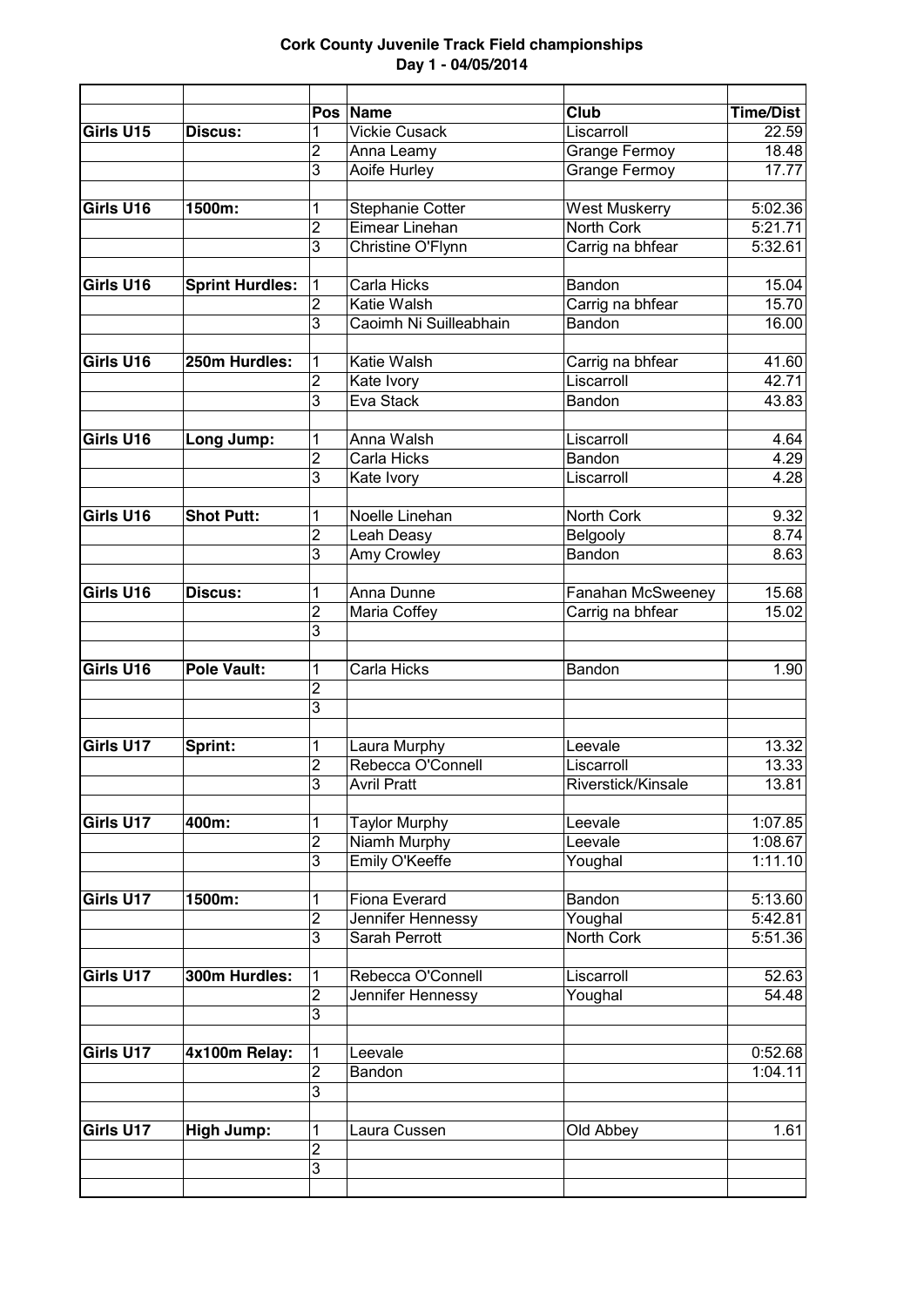|           |                   | Pos                 | Name                   | Club               | <b>Time/Dist</b> |
|-----------|-------------------|---------------------|------------------------|--------------------|------------------|
| Girls U17 | <b>Shot Putt:</b> | 1                   | Sarah Hayes            | Skibbereen         | 10.87            |
|           |                   | 2                   | Orlaith Hickey         | Riverstick/Kinsale | 9.69             |
|           |                   | $\overline{3}$      | Zsofia Balogh          | Youghal            | 7.09             |
| Girls U17 | Discus:           | 1                   | Sarah Hayes            | Skibbereen         | 25.61            |
|           |                   | $\overline{2}$      |                        |                    |                  |
|           |                   | $\overline{3}$      |                        |                    |                  |
|           |                   |                     |                        |                    |                  |
| Girls U17 | Pole Vault:       | 1                   | Laura Cussen           | Old Abbey          | 2.50             |
|           |                   | 2                   |                        |                    |                  |
|           |                   | 3                   |                        |                    |                  |
|           |                   |                     |                        |                    |                  |
| Girls U18 | 400m:             | 1                   | <b>Jodie Cusack</b>    | Liscarroll         | 1:12.12          |
|           |                   | $\overline{2}$<br>3 | Megan Mulcahy          | Togher             | 1:19.79          |
|           |                   |                     |                        |                    |                  |
| Girls U18 | 1500m:            | 1                   | <b>Maeve Aherne</b>    | Leevale            | 5:08.20          |
|           |                   | 2                   | Caoilinn Hickey        | Midleton           | 5:11.21          |
|           |                   | 3                   | <b>Mairead Lordan</b>  | North Cork         | 5:54.26          |
|           |                   |                     |                        |                    |                  |
| Girls U18 | 400m Hurdles:     | 1                   | Emma Young             | Bandon             | 1:22.55          |
|           |                   | $\overline{2}$      |                        |                    |                  |
|           |                   | $\overline{3}$      |                        |                    |                  |
| Girls U18 | 4x100m Relay:     | 1                   | Leevale                |                    | 0:52.28          |
|           |                   | $\overline{2}$      | Togher                 |                    | 1:03.59          |
|           |                   | 3                   |                        |                    |                  |
|           |                   |                     |                        |                    |                  |
| Girls U18 | Long Jump:        | 1                   | Hayley Fitzgerald      | Belgooly           | 4.03             |
|           |                   | $\overline{2}$<br>3 |                        |                    |                  |
|           |                   |                     |                        |                    |                  |
| Girls U18 | Discus:           | 1                   | Amy Linehan            | North Cork         | 23.64            |
|           |                   | $\overline{2}$      | Lauren O'Mahoney       | Youghal            | 20.54            |
|           |                   | 3                   |                        |                    |                  |
|           |                   |                     |                        |                    |                  |
| Girls U19 | 400m:             | 1                   | <b>Alison Donnelly</b> | Togher             | 1:13.57          |
|           |                   | $\overline{2}$      |                        |                    |                  |
|           |                   | $\overline{3}$      |                        |                    |                  |
| Girls U19 | 1500m:            |                     |                        |                    |                  |
|           |                   | 1<br>$\overline{2}$ | <b>Aisling Cotter</b>  | Togher             | 5:40.75          |
|           |                   | 3                   |                        |                    |                  |
|           |                   |                     |                        |                    |                  |
| Girls U19 | 4x100m Relay:     | 1                   | Leevale                |                    | 0:53.17          |
|           |                   | $\overline{2}$      | Togher                 |                    | 1:02.93          |
|           |                   | 3                   |                        |                    |                  |
|           |                   |                     |                        |                    |                  |
| Girls U19 | Long Jump         | 1                   | <b>Grace McKenzie</b>  | Belgooly           | 5.22             |
|           |                   | $\overline{2}$      |                        |                    |                  |
|           |                   | $\overline{3}$      |                        |                    |                  |
| Girls U19 | Discus:           | 1                   | Fiona Duggan           | Bandon             | 29.50            |
|           |                   | $\overline{2}$      |                        |                    |                  |
|           |                   | 3                   |                        |                    |                  |
|           |                   |                     |                        |                    |                  |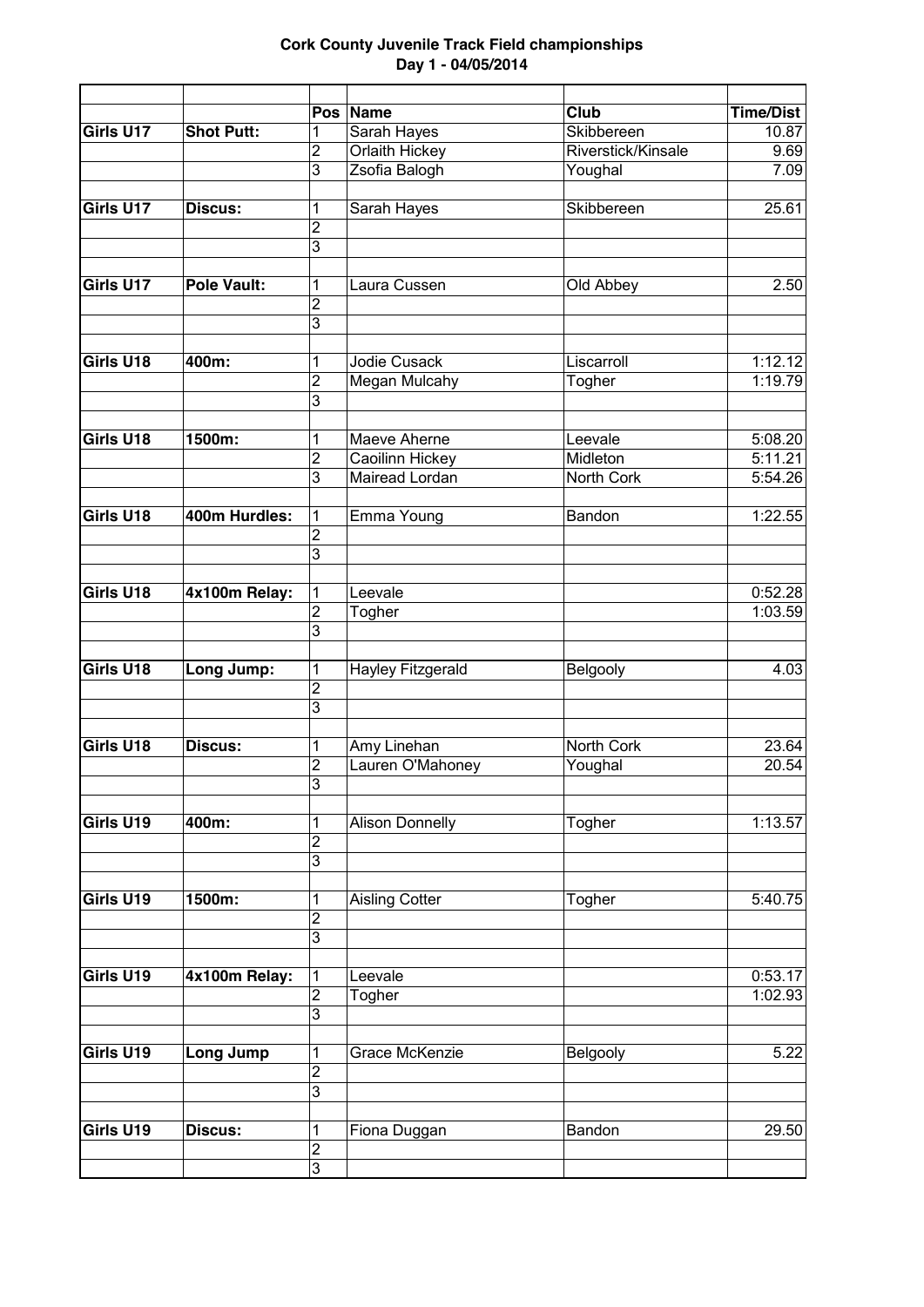|                 |                       | Pos l                   | <b>Name</b>             | Club               | <b>Time/Dist</b>   |
|-----------------|-----------------------|-------------------------|-------------------------|--------------------|--------------------|
| <b>Boys U9</b>  | Sprint:               | 1                       | D.J. Coffey             | Leevale            | 10.06              |
|                 |                       | 2<br>3                  | Johnny Murphy           | Liscarroll         | 10.10<br>10.48     |
|                 |                       |                         | <b>Michael Frawley</b>  | North Cork         |                    |
| <b>Boys U9</b>  | Turbo Javelin:        | 1                       | Fionn Nash              | Belgooly           | 12.25              |
|                 |                       | 2                       | Coen Crowley            | Bandon             | 11.65              |
|                 |                       | 3                       | Keith McCarthy          | Doheny             | 10.16              |
| Boys U10        | 500m:                 | 1                       | <b>Cathal Barry</b>     | Riverstick/Kinsale | 1:36.20            |
|                 |                       | $\overline{2}$          | Owen Cassidy            | Bandon             | 1:36.70            |
|                 |                       | 3                       | Conor Frawley           | North Cork         | 1:37.20            |
|                 |                       |                         |                         |                    |                    |
| <b>Boys U10</b> | Long Jump:            | 1                       | Kyle Ettoh              | Grange Fermoy      | 3.86               |
|                 |                       | $\overline{2}$          | <b>Cathal Barry</b>     | Riverstick/Kinsale | 3.74               |
|                 |                       | 3                       | Eric Cunningham         | Midleton           | 3.46               |
|                 |                       |                         |                         |                    |                    |
| Boys U11        | Sprint:               | 1                       | <b>Jack Callinan</b>    | Bandon             | 9.33               |
|                 |                       | $\overline{2}$          | Jack O'Neill            | Skibbereen         | 9.44               |
|                 |                       | 3                       | Sean Condon             | Leevale            | 9.48               |
|                 |                       |                         |                         |                    |                    |
| <b>Boys U11</b> | <b>Turbo Javelin:</b> | 1                       | <b>Callum McCourt</b>   | Bandon             | $\overline{21.29}$ |
|                 |                       | $\overline{2}$          | Jack Cullen             | Bandon             | 20.38              |
|                 |                       | 3                       | Will Pickup             | Courceys           | 16.97              |
|                 |                       |                         |                         |                    |                    |
| <b>Boys U12</b> | 600m:                 | 1                       | John O'Flynn            | Noth Cork          |                    |
|                 |                       | $\overline{2}$          | <b>Ben Atkinson</b>     | Carrig na bhfear   |                    |
|                 |                       | 3                       | Keelan Crowley          | Bandon             |                    |
| <b>Boys U12</b> | <b>Sprint Hurdles</b> | 1                       | Reece Ademola           | Leevale            | 10.56              |
|                 |                       | $\overline{c}$          | James Ezeonu            | Midleton           | 11.43              |
|                 |                       | 3                       | Victor Ugwah            | Carrig na bhfear   | 11.54              |
|                 |                       |                         |                         |                    |                    |
| <b>Boys U12</b> | Long Jump:            | 1                       | Reece Ademola           | Leevale            | 4.45               |
|                 |                       | $\overline{2}$          | Eoghan Nash             | Belgooly           | 3.62               |
|                 |                       | $\overline{3}$          | <b>Cillian McCarthy</b> | Doheny             | 3.58               |
|                 |                       |                         | Eoin Nash               |                    |                    |
| Boys U12        | <b>High Jump:</b>     | 1<br>$\overline{c}$     |                         | Belgooly           | 1.25               |
|                 |                       | 3                       | Johnny Deasy            | Belgooly           | 1.25               |
|                 |                       |                         | Eoghan Hallahan         | Leevale            | 1.20               |
| Boys U13        | Sprint:               | 1                       | Robert Dillon           | Midleton           | 10.92              |
|                 |                       | $\overline{2}$          | Daniel Hurley           | Old Abbey          | 11.08              |
|                 |                       | 3                       | Robert Twomey           | Leevale            | 11.10              |
|                 |                       |                         |                         |                    |                    |
| Boys U13        | 600m:                 | 1                       | Coen Redmond            | Riverstick/Kinsale | 1:47.16            |
|                 |                       | $\overline{2}$          | Simon Collins           | Leevale            | 1:51.40            |
|                 |                       | 3                       | <b>Matthew Healy</b>    | Riverstick/Kinsale | 1:51.54            |
| Boys U13        | Long Jump:            | 1                       | Robert Dillon           | Midleton           | 4.37               |
|                 |                       | $\overline{2}$          | Wymin Sivakumar         | Leevale            | 4.22               |
|                 |                       | 3                       | Daniel Hurley           | Old Abbey          | 4.18               |
|                 |                       |                         |                         |                    |                    |
| Boys U13        | Javelin:              | 1                       | Fiona Harrington        | Bandon             | 23.05              |
|                 |                       | $\overline{\mathbf{c}}$ | <b>Ricky Carroll</b>    | Fanahan McSweeney  | 19.95              |
|                 |                       | 3                       | Dylan Chambers          | Bandon             | 19.10              |
|                 |                       |                         |                         |                    |                    |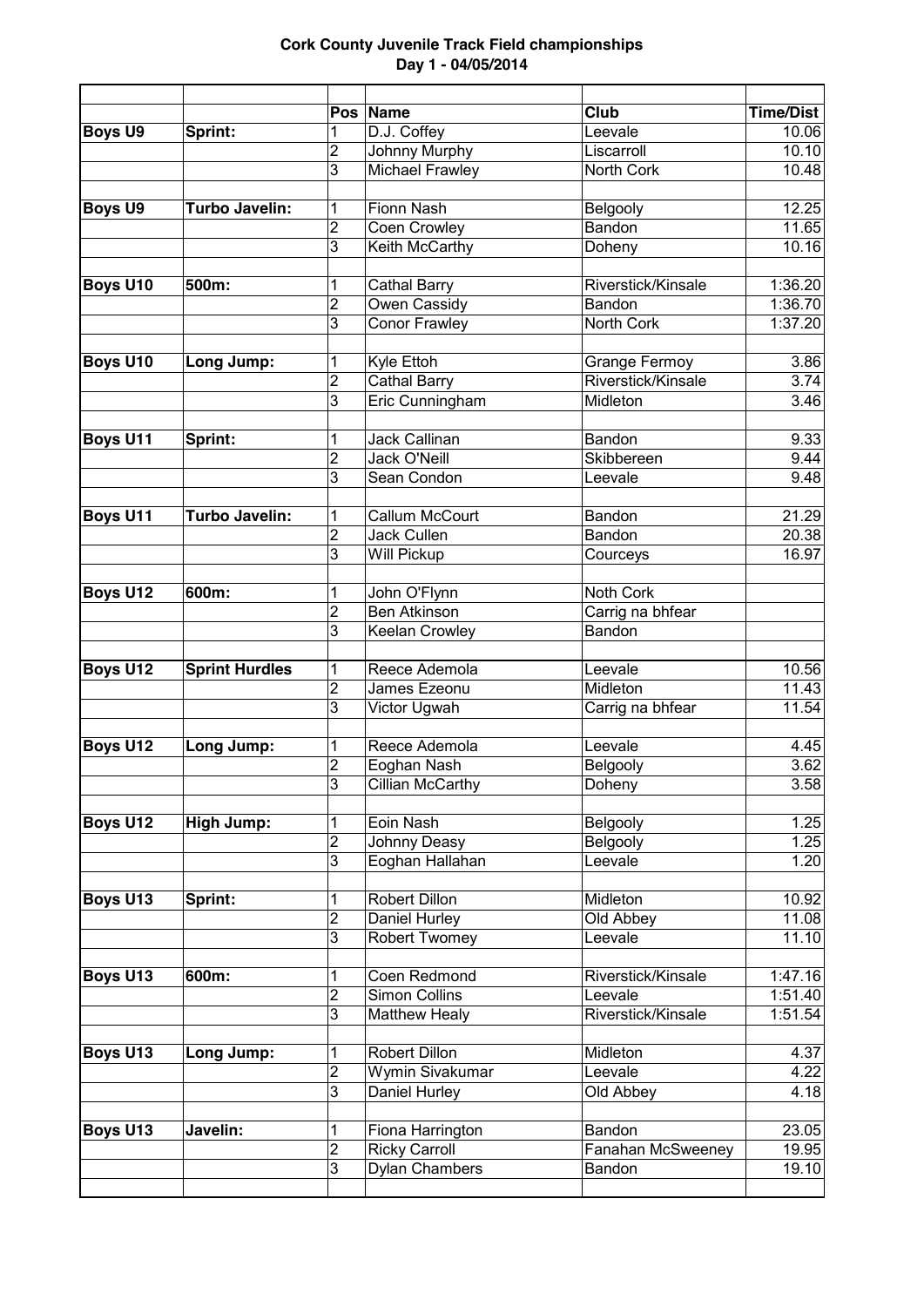|                 |                        | Pos                 | Name                                 | Club                          | <b>Time/Dist</b>   |
|-----------------|------------------------|---------------------|--------------------------------------|-------------------------------|--------------------|
| <b>Boys U13</b> | Hammer:                | 1                   | <b>Ricky Carroll</b>                 | Fanahan McSweeney             | 22.18              |
|                 |                        | $\overline{c}$      | <b>James Kirkby</b>                  | Bandon                        | 22.06              |
|                 |                        | 3                   | Conor Lane                           | Liscarroll                    | 21.97              |
| <b>Boys U14</b> | 1500m:                 | 1                   | Jack O'Shea                          | Midleton                      | 5:11.04            |
|                 |                        | $\overline{2}$      | Michael O'Flynn                      | North Cork                    | 5:17.27            |
|                 |                        | 3                   | Joseph Daly                          | Carrig na bhfear              | 5:26.09            |
|                 |                        |                     |                                      |                               |                    |
| Boys U14        | <b>Sprint Hurdles:</b> | 1                   | <b>Brian Lynch</b>                   | Old Abbey                     | 13.41              |
|                 |                        | $\overline{c}$      | John Forde                           | Midleton                      | 13.49              |
|                 |                        | 3                   | <b>Emmanuel Alamu</b>                | Midleton                      | 15.56              |
|                 |                        |                     |                                      |                               |                    |
| Boys U14        | 200m Hurdles:          | 1                   | <b>Conor Morey</b>                   | Leevale                       | 30.80              |
|                 |                        | $\overline{2}$      | John Forde                           | Midleton                      | 31.25              |
|                 |                        | 3                   | <b>Brendan McKee</b>                 | St. Catherine's               | 37.17              |
|                 |                        |                     |                                      |                               |                    |
| <b>Boys U14</b> | <b>High Jump:</b>      | 1<br>$\overline{2}$ | John Forde                           | Midleton                      | 1.50               |
|                 |                        | 3                   | <b>Brian Lynch</b><br>Joseph Daly    | Old Abbey<br>Carrig na bhfear | 1.40<br>1.30       |
|                 |                        |                     |                                      |                               |                    |
| <b>Boys U14</b> | Javelin:               | 1                   | Paul Hartnett                        | Bandon                        | 18.80              |
|                 |                        | $\overline{2}$      | <b>Cian Sullivan</b>                 | B.I.A.C.                      | 13.02              |
|                 |                        | 3                   | Aodh O'Gallachoir                    | Bandon                        | 12.41              |
|                 |                        |                     |                                      |                               |                    |
| <b>Boys U14</b> | Hammer:                | 1                   | <b>Brian Casey</b>                   | Fanahan McSweeney             | 23.33              |
|                 |                        | $\overline{2}$      | Conor Tobin Allen                    | Fanahan McSweeney             | 22.48              |
|                 |                        | 3                   | Dominic Quinlan                      | Bandon                        | 16.74              |
| <b>Boys U15</b> | Sprint:                | 1                   | Robert Cregan                        | Leevale                       | 12.52              |
|                 |                        | $\overline{2}$      | Ciaran O'Mahoney                     | Leevale                       | 13.06              |
|                 |                        | 3                   | Liam McCarthy                        | Youghal                       | 13.25              |
|                 | 1500m:                 |                     |                                      |                               |                    |
| <b>Boys U15</b> |                        | 1<br>$\overline{c}$ | Darragh McElhinney<br>Alan O'Donovan | Bantry<br>Riverstick/Kinsale  | 4:40.86<br>4:44.19 |
|                 |                        | $\overline{3}$      | Damien Madigan                       | North Cork                    | 4:44.99            |
|                 |                        |                     |                                      |                               |                    |
| <b>Boys U15</b> | 250m Hurdles:          | 1                   | Liam Cotter                          | Bantry                        | 38.48              |
|                 |                        | $\overline{2}$      | Ben Donovan                          | <b>Abbey Striders</b>         | 39.19              |
|                 |                        | 3                   | Ciaran Nugent                        | Carrig na bhfear              | 40.32              |
|                 |                        |                     |                                      |                               |                    |
| <b>Boys U15</b> | Long Jump:             | 1                   | Alan O'Donovan                       | Riverstick/Kinsale            | 4.86               |
|                 |                        | $\overline{2}$      | Padraig Nash                         | Belgooly                      | 4.75               |
|                 |                        | 3                   | Ben Donovan                          | <b>Abbey Striders</b>         | 4.68               |
| Boys U15        | Javelin:               | 1                   | Alan O'Donovan                       | Riverstick/Kinsale            | 32.50              |
|                 |                        | $\overline{c}$      | <b>Brian Riordan</b>                 | Bandon                        | 18.71              |
|                 |                        | 3                   | Alex O'Connor                        | Bandon                        | 18.21              |
| <b>Boys U15</b> | Hammer:                | 1                   | Padraig O'Callaghan                  | Leevale                       | 36.47              |
|                 |                        | $\overline{2}$      | Jack Hallahan                        | Midleton                      | 36.15              |
|                 |                        | 3                   | Alex O'Connor                        | Bandon                        | 18.38              |
|                 |                        |                     |                                      |                               |                    |
| <b>Boys U16</b> | 1500m:                 | 1                   | Charlie O'Donovan                    | Leevale                       | 4:36.71            |
|                 |                        | $\overline{2}$      | James Mintern                        | Leevale                       | 4:42.46            |
|                 |                        | 3                   | Timmy Hennessey                      | Leevale                       | 4:46.68            |
|                 |                        |                     |                                      |                               |                    |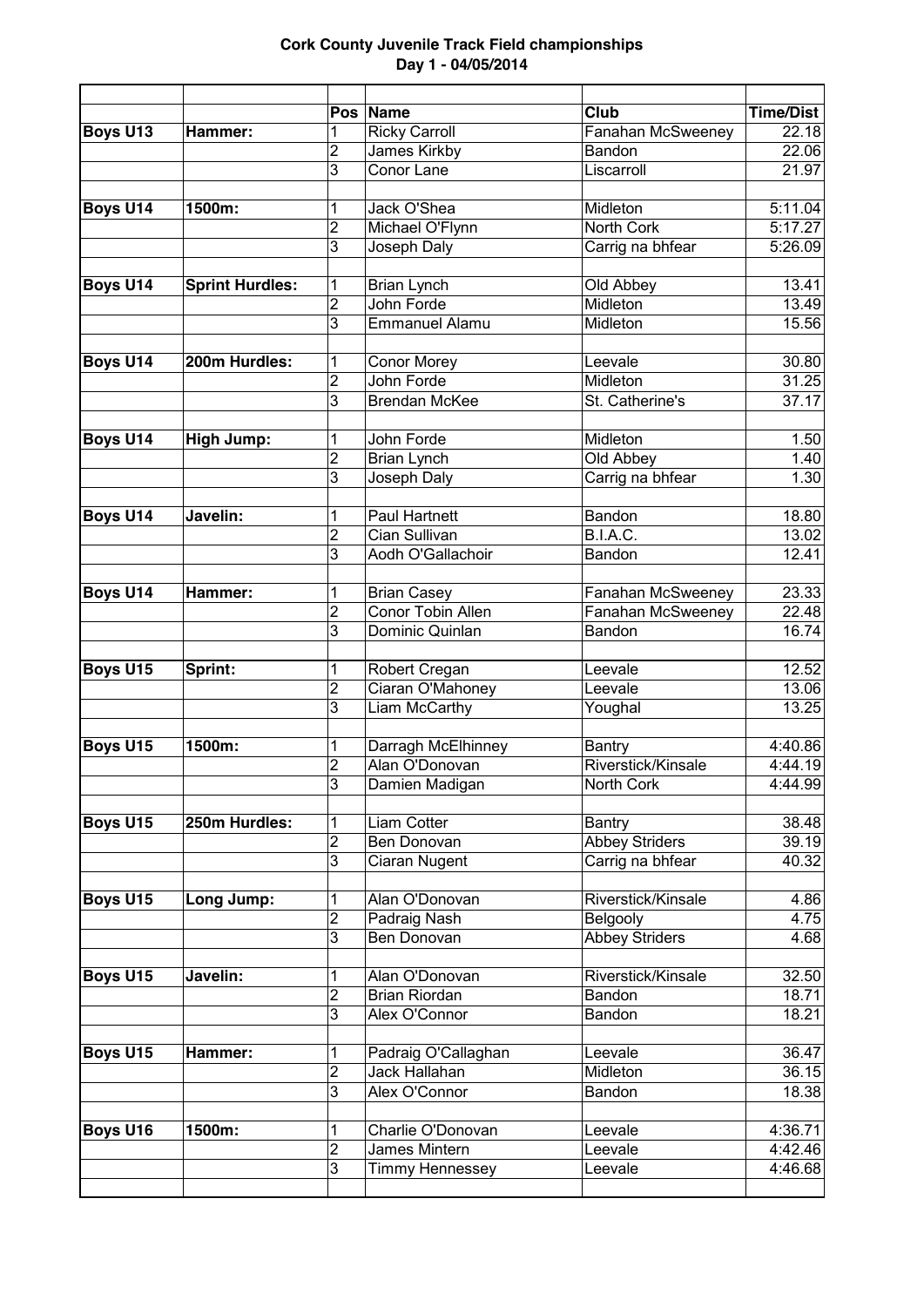|                 |                        | <b>Pos</b>              | Name                               | Club                           | <b>Time/Dist</b> |
|-----------------|------------------------|-------------------------|------------------------------------|--------------------------------|------------------|
| <b>Boys U16</b> | <b>Sprint Hurdles:</b> | 1                       | <b>Robert Carroll</b>              | Leevale                        | 20.31            |
|                 |                        | $\overline{2}$          |                                    |                                |                  |
|                 |                        | $\overline{3}$          |                                    |                                |                  |
| <b>Boys U16</b> | 250m Hurdles:          | 1                       | Sean Broderick                     | Youghal                        | 35.61            |
|                 |                        | $\overline{2}$          | Diarmuid Clancy                    | <b>Abbey Striders</b>          | 35.76            |
|                 |                        | 3                       | Cian Cotter                        | Liscarroll                     |                  |
|                 |                        |                         |                                    |                                |                  |
| Boys U16        | <b>High Jump:</b>      | 1                       | Diarmuid Clancy                    | <b>Abbey Striders</b>          | 1.65             |
|                 |                        | $\overline{c}$          | Sean Broderick                     | Youghal                        | 1.60             |
|                 |                        | 3                       | Stephen Goggin                     | Leevale                        | 1.55             |
|                 |                        |                         |                                    |                                |                  |
| <b>Boys U16</b> | Javelin:               | 1                       | Ronan Quain                        | Carrig na bhfear               | 32.10            |
|                 |                        | $\overline{c}$          | Kevin Fitzgerald                   | Riverstick/Kinsale             | 24.25            |
|                 |                        | $\overline{3}$          |                                    |                                |                  |
|                 |                        |                         |                                    |                                |                  |
| <b>Boys U17</b> | Sprint:                | 1                       | Luke Ring                          | Leevale                        | 12.07            |
|                 |                        | $\overline{c}$          | Jack Murphy                        | Leevale                        | 12.11            |
|                 |                        | 3                       | <b>Adam Buckley</b>                | Leevale                        | 12.38            |
| <b>Boys U17</b> | 1500m:                 | 1                       | <b>Luke Devine</b>                 | <b>North Cork</b>              | 4:26.59          |
|                 |                        | $\overline{2}$          | Sean Barber                        | Togher                         | 4:33.15          |
|                 |                        | 3                       | Keane Buckley                      | <b>Abbey Striders</b>          | 4:42.65          |
|                 |                        |                         |                                    |                                |                  |
| <b>Boys U17</b> | 300m Hurdles:          | 1                       | James Murray Good                  | Old Abbey                      | 50.57            |
|                 |                        | $\overline{c}$          | <b>Cormac Hartnett</b>             | St. Catherine's                | 50.60            |
|                 |                        | 3                       | Patrick Barry                      | St. Catherine's                | 52.27            |
|                 |                        |                         |                                    |                                |                  |
| <b>Boys U17</b> | 4x100m Relay           | 1                       | Leevale A                          |                                | 45.54            |
|                 |                        | $\overline{2}$          | Leevale A                          |                                | 47.41            |
|                 |                        | 3                       | <b>Abbey Striders</b>              |                                | 47.57            |
|                 |                        |                         |                                    |                                |                  |
| <b>Boys U17</b> | Long Jump:             | 1                       | Tom Deasy                          | Belgooly                       | 5.48             |
|                 |                        | $\overline{2}$          | Cian O'Brien                       | Leevale                        | 4.96             |
|                 |                        | 3                       | Kevin O'Leary                      | Liscarroll                     | 4.92             |
| <b>Boys U17</b> | Javelin:               |                         | Damien Hickey                      | <b>Abbey Striders</b>          | 30.15            |
|                 |                        | 1<br>$\overline{2}$     | <b>Andre Christie</b>              | Leevale                        | 28.02            |
|                 |                        | 3                       | Tom Deasy                          | Belgooly                       | 24.09            |
|                 |                        |                         |                                    |                                |                  |
| Boys U17        | Hammer:                | 1                       | Andre Christie                     | Leevale                        | 45.02            |
|                 |                        | $\overline{2}$          | Fiachra Harrington                 | Bandon                         | 18.29            |
|                 |                        | 3                       | James Murray Good                  | Old Abbey                      | 11.44            |
|                 |                        |                         |                                    |                                |                  |
| <b>Boys U17</b> | <b>Pole Vault:</b>     | 1                       | Conor Forde                        | <b>Abbey Striders</b>          | 1.90             |
|                 |                        | $\overline{2}$          |                                    |                                |                  |
|                 |                        | 3                       |                                    |                                |                  |
|                 |                        |                         |                                    |                                |                  |
| <b>Boys U18</b> | 400m:                  | 1                       | David Atkinson                     | Carrig na bhfear               |                  |
|                 |                        | $\overline{\mathbf{c}}$ | <b>Billy Cronin</b>                | <b>West Muskerry</b>           |                  |
|                 |                        | 3                       |                                    |                                |                  |
| <b>Boys U18</b> | 1500m:                 | 1                       |                                    |                                | 4:21.58          |
|                 |                        | $\overline{2}$          | Garry O'Sullivan<br>Stephen Cotter | <b>West Muskerry</b><br>Togher | 4:21.78          |
|                 |                        | 3                       | Evan Byrne                         | Togher                         | 4:29.17          |
|                 |                        |                         |                                    |                                |                  |
|                 |                        |                         |                                    |                                |                  |